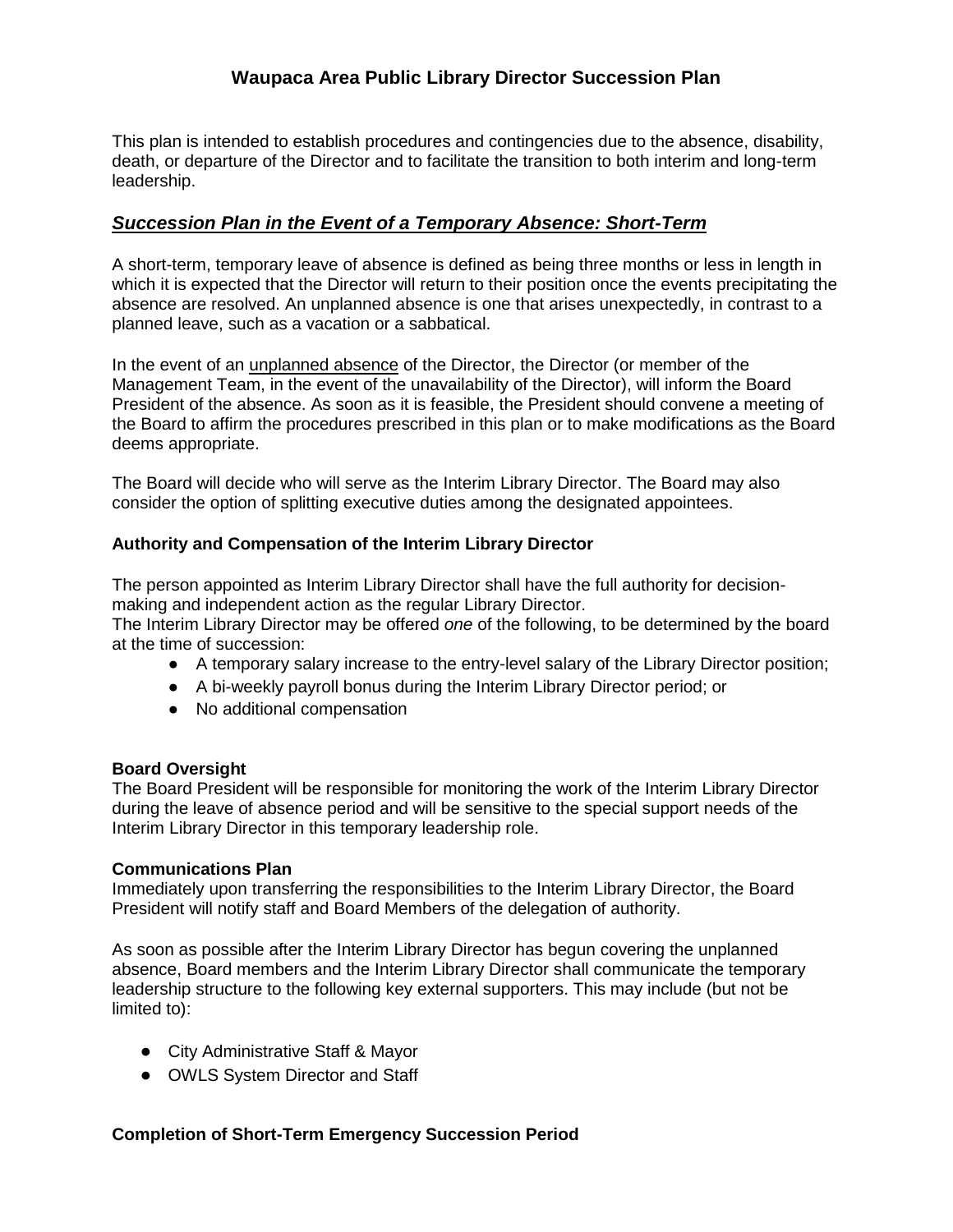The decision about when the absent Library Director returns to lead the library should be determined by the Library Director and the Board. They will decide upon a mutually agreed upon schedule and start date. A reduced schedule for a set period of time can be allowed, by approval of the Board, with the intention of working their way back up to a full-time commitment.

# *Succession Plan in the Event of a Temporary, Unplanned Absence: Long-Term*

A long-term absence is one that is expected to last more than three months. The procedures and conditions to be followed should be the same as for a short-term absence with one addition: The Board will give immediate consideration, in consultation with the Interim Library Director, to either temporarily fill the management position left vacant by the Acting Library Director or hire an Interim Library Director. This is in recognition of the fact that, for a term of more than three months, it may not be reasonable to expect the Interim Library Director to carry the duties of both positions, or, depending on the timing of the absence, it may be necessary to have an experienced library director in the position.

## **Determination if an Interim Library Director is needed**

The criteria that the Board and Interim Library Director should consider when determining whether or not to hire an Interim Library Director (or consultant to the Interim Library Director) are as follows:

- Time of year
- Required fiscal responsibilities
- Special projects currently in progress or upcoming

Skills and experience an Interim Library Director needs:

- Significant experience as the director of a similar type of library
- Ideally, prior experience as an Interim Library Director
- Flexible schedule to allow for on-site presence of a Director and to attend board meetings

If the Board and Interim Library Director determine that an Interim Library Director (or consultant to the Interim Library Director) is needed, a representative from the Board should contact the library system and ask for resources related to hiring an Interim Library Director.

## **Completion of Long-Term Emergency Succession Period**

The decision about when the absent Library Director returns to lead the library would be determined by the Library Director and the Board. They will decide upon a mutually agreed upon schedule and start date. A reduced schedule for a set period of time can be allowed, by approval of the Board, with the intention of working the way up to a full-time commitment.

The Board should pay close attention to the Personnel Manual leave policies when making determinations about the allowable absence of the Library Director. Questions related to leaves of absence may be directed to the City Finance Director or City Administrator.

## *Succession Plan in Event of a Permanent Change in Library Director*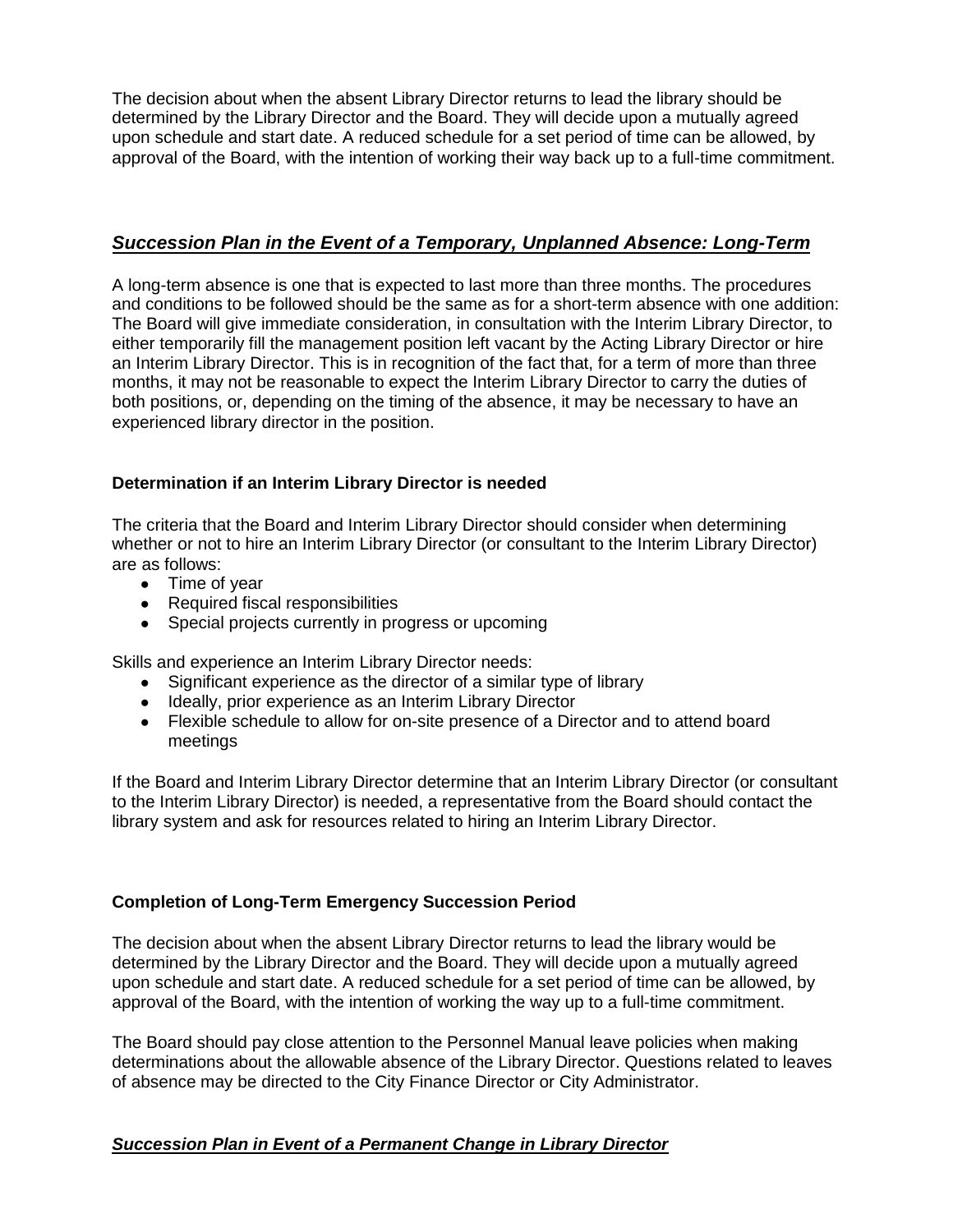A permanent change is one in which it is firmly determined that the Library Director will not be returning to the position. The procedures and conditions should be the same as for a long-term temporary absence with one addition:

The Board will appoint a Hiring Committee to plan and carry out a transition to a new permanent Library Director. The board will also consider the need for outside consulting assistance depending on the circumstances of the transition and the board's capacity to plan and manage the transition and search. The Hiring Committee will also determine the need for an Interim Library Director, and plan for the recruitment and selection of an Interim Library Director and/or permanent Library Director.

### **Acceptance of Emergency Succession Plan**

This succession plan must be approved by the Board of Library Trustees and signed by the Board President and the Library Director upon its approval. This plan should be revised on an as-needed basis, or every three years, whichever comes first.

The library's calendar of duties shall be included in this document along with other succession related information that would be necessary for the plan to be placed into immediate action.

A copy of this Succession Plan will be housed in the binder with Original Policies. A digital copy for editing shall be kept in the Library Director's computer.

Signatures of Approval for Waupaca Area Public Library.

|                                                         | Date: ___________                                                                                                                                                                                                              |
|---------------------------------------------------------|--------------------------------------------------------------------------------------------------------------------------------------------------------------------------------------------------------------------------------|
|                                                         | Date: the contract of the contract of the contract of the contract of the contract of the contract of the contract of the contract of the contract of the contract of the contract of the contract of the contract of the cont |
| Library Director: <b>Example 2018</b>                   | Date: the contract of the contract of the contract of the contract of the contract of the contract of the contract of the contract of the contract of the contract of the contract of the contract of the contract of the cont |
| Approved by the Waupaca Area Public Library Board Date: |                                                                                                                                                                                                                                |

## *Key Information Waupaca Area Public Library*

Having access to the organization's key information is imperative for any succession plan. Below is the location and or information necessary to ensure the organization can continue to operate in the absence of the library director.

**Board By-Laws, Minutes, Approved Actions and Documents:** Physical copies in binders marked Board Reports, organized by years in Director's Office; Digital copies in computer file in Board Reports and on Library website, organized by years and months and with City Clerk.

**Strategic Plan:** Physical copy: booklet on shelf in Directors Office. Digital copy on website and on Directors Computer under Planning and New Director

### **Financial Information – filed on Director's computer**

- Employer Identification Number:
- State Tax Exempt Number:  $CES #$
- $\bullet$  DUNS#